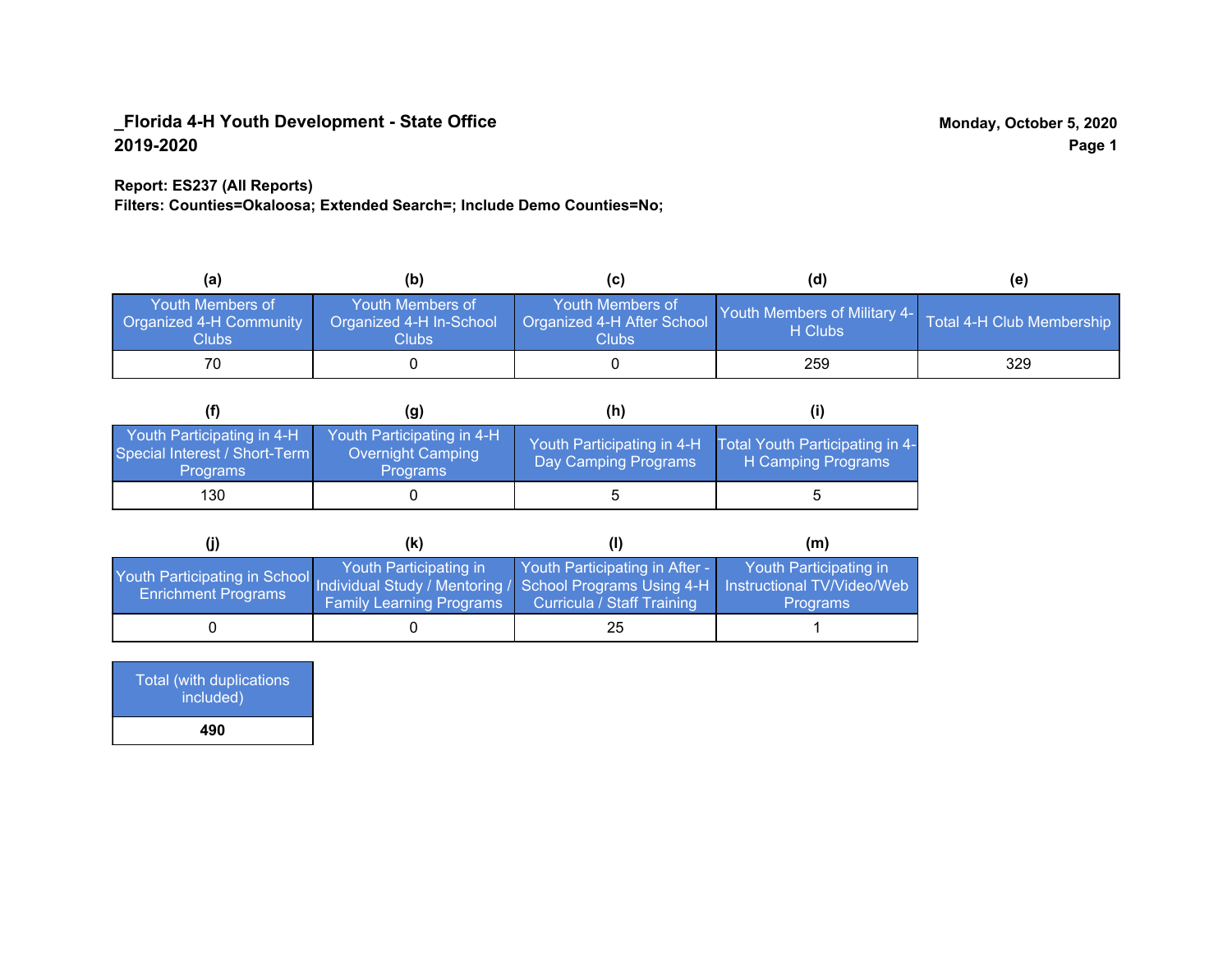**Report: ES237 (All Reports)**

**Filters: Counties=Okaloosa; Extended Search=; Include Demo Counties=No;**

### **School Grade (duplications eliminated)**

| Kinder | 1st | 2nd \ | <b>Brd</b> | $-4th$ | 5th | 6th | 7th | 8th | 9th | $10th$ 11th |  | 12th Post HS Not in School Special | <b>Total</b> |
|--------|-----|-------|------------|--------|-----|-----|-----|-----|-----|-------------|--|------------------------------------|--------------|
|        |     | 26    | 41         | 64     | 63  | 60  | 48  | 51  |     | 14          |  |                                    |              |

## **Gender of 4-H Youth Participants (duplications eliminated)**

| Male | Female | Total |
|------|--------|-------|
| 205  | 213    | 418   |

## **Place of Residence of 4-H Youth Participants (duplications eliminated)**

| ∣ Farm | Towns of under 10,000 and<br>rural non-farm | Towns and cities (10,000-<br>50,000), and their suburbs | Suburbs of cities of over<br>50,000 | Central cities of over 50,000 | Total |
|--------|---------------------------------------------|---------------------------------------------------------|-------------------------------------|-------------------------------|-------|
|        |                                             | 375                                                     |                                     |                               | 418   |

### **Total 4-H Youth Participants (duplications eliminated)**

**Total** 

**<sup>418</sup> Note: The four totals on this page should all match.**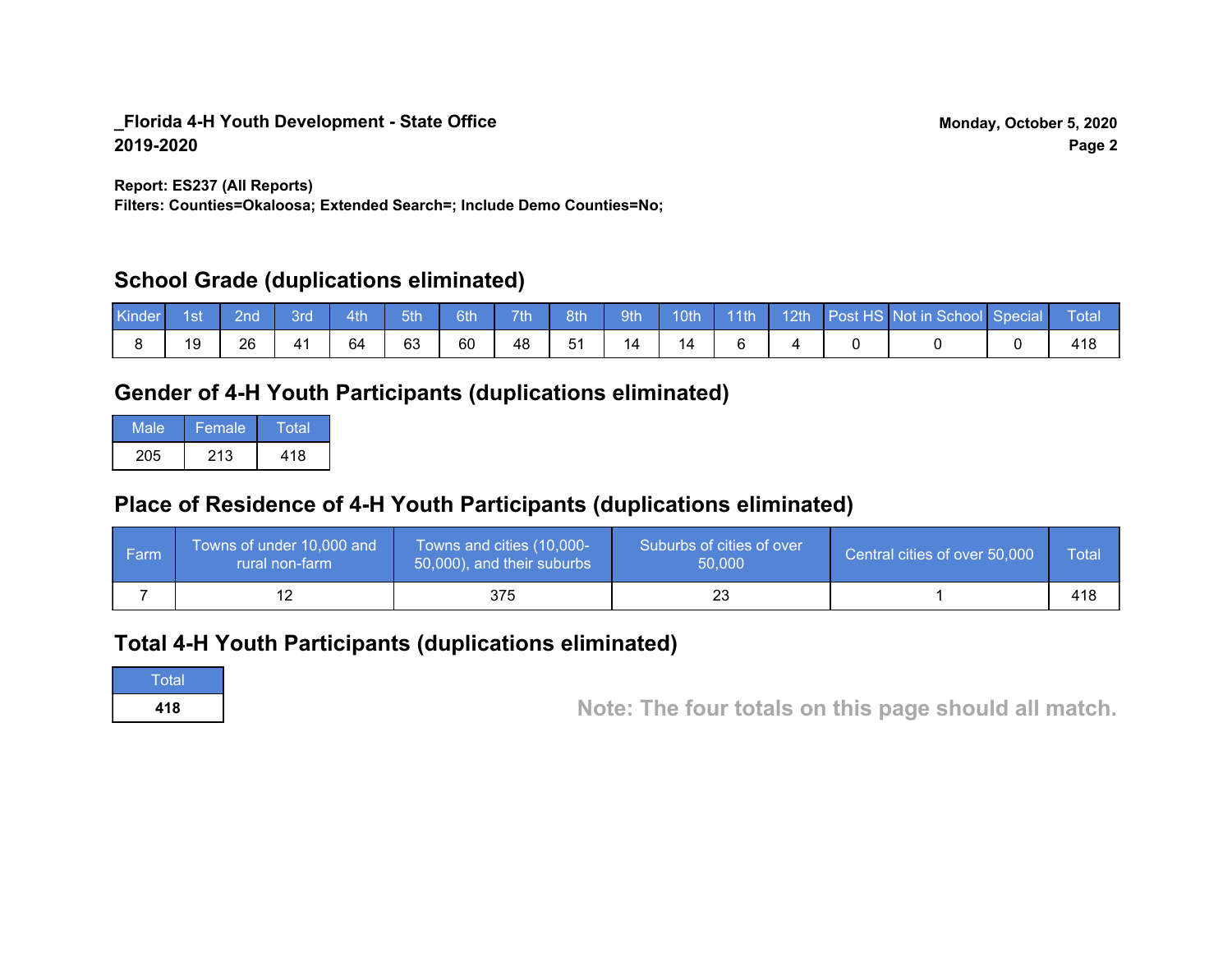**Report: ES237 (All Reports)**

**Filters: Counties=Okaloosa; Extended Search=; Include Demo Counties=No;**

| <b>ETHNICITY</b>          | <b>TOTAL YOUTH</b> |
|---------------------------|--------------------|
| <b>Hispanic or Latino</b> | 47                 |
| Not Hispanic or Latino    | 371                |

Directions: Type in the appropriate numbers for your project. Ethnicity is separate from race. YOu should indicate an ethnicity category for each participant and all racial categories that apply to each participant (i.e. a participant of more than one race would be recorded in each applicable racial category). Ideally, your total participants should equal the total of numbers in your ethicity section. Totals of racial categories will be equal to or greater than your total participants if they all report racial information.

4-H Youth Participants: Any youth taking part in programs provided as a result of action by extension personnel (professional. Paraprofessional. And volunteer). This includes youth participation in programs conducted through 1862, 1890, and 1994 land-grant universities, EFNEP, urban gardening, and other programs that may not actually use the 4-H name and emblem with participants.

| <b>RACE</b>                               | <b>TOTAL YOUTH</b> |
|-------------------------------------------|--------------------|
| American Indian or Alaskan Native         | 7                  |
| Asian                                     | 15                 |
| <b>Black or African American</b>          | 99                 |
| Native Hawaiian or other Pacific Islander | 0                  |
| White                                     | 214                |
| Youth Indicating More Than One Race       | 33                 |
| <b>Undetermined</b>                       | 50                 |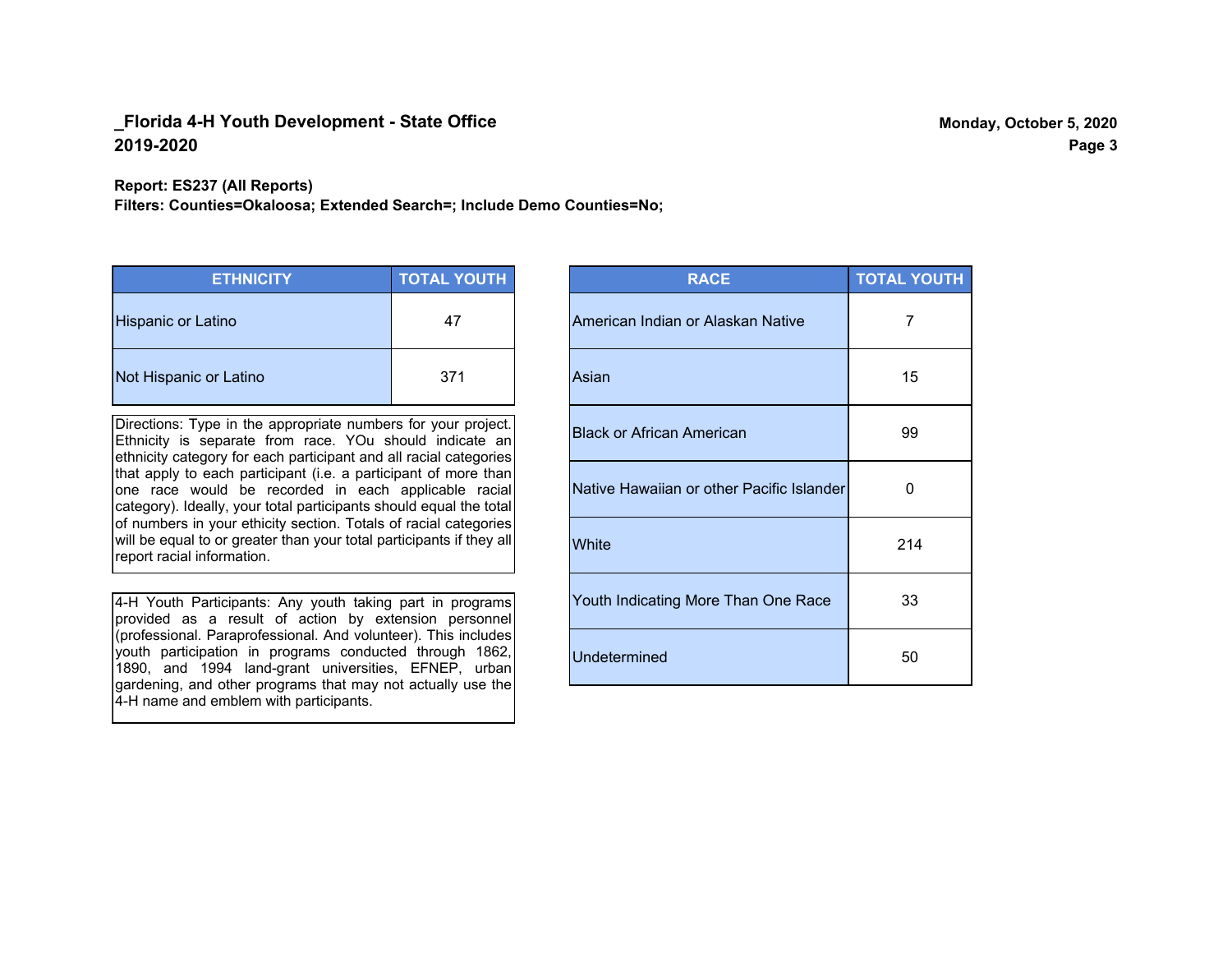**Report: ES237 (All Reports)**

**Filters: Counties=Okaloosa; Extended Search=; Include Demo Counties=No;**

| Total Number of<br><b>Adult Volunteers</b> | <b>Total Number of</b><br><b>Youth Volunteers</b> | Total |
|--------------------------------------------|---------------------------------------------------|-------|
| 28                                         |                                                   | 32    |

Adult Volunteer: Unpaid support for the 4-H program by an individual beyond high school age.

Youth Volunteer: Unpaid support for the 4-H program by a person who has not yet graduated from high school.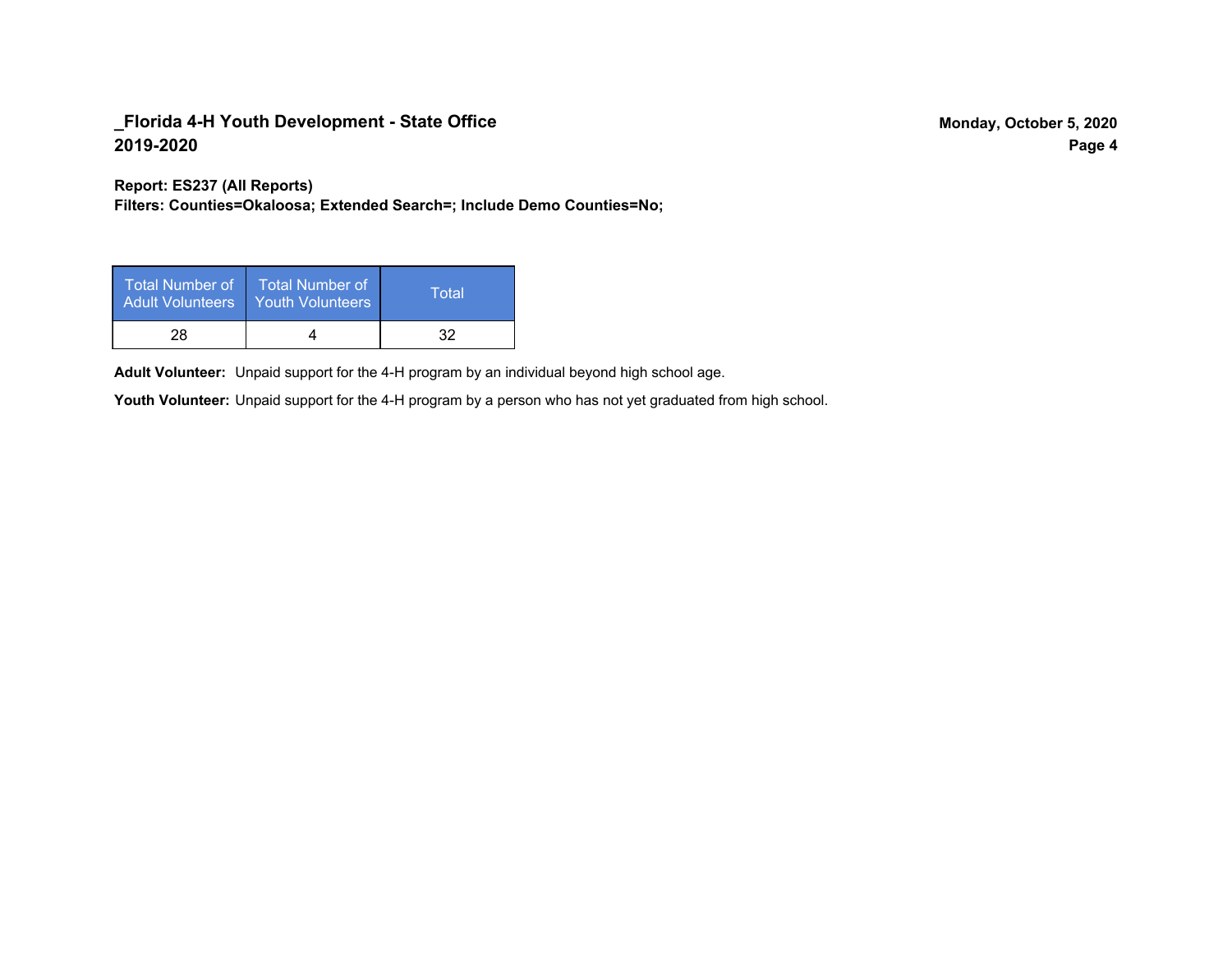#### **Filters: Counties=Okaloosa; Extended Search=; Include Demo Counties=No; Report: ES237 (All Reports)**

# **Ag in the Classroom** : Agriculture Awareness 2 \_School Enrichment - Agriculture Awareness 0 \_School Enrichment - Pizza Garden 0 2 **Animals** (4-H Cloverbuds- ANIMALS & PETS)-retired project 1 (CAGED BIRDS) Retired Project 0 (GOATS) Retired Project 0 (GOATS-Pygmy) Retired Project 0 (HORSE -Advanced Horsemanship) Retired Project 0 (HORSE -Horsemanship Science) Retired Project 0 (LLAMAS AND ALPACAS)-retired project 0 (POCKET PETS) Retired Project 0 ANIMAL SCIENCES **1** BEEF 0 cats and the contract of the contract of the contract of the contract of the contract of the contract of the contract of the contract of the contract of the contract of the contract of the contract of the contract of the c DAIRY CATTLE 0 DOGS 12 GOATS (Dairy) 1 GOATS (Meat) 0 HORSE 4 HORSE (Horseless Horse) 0 PETS and the contract of the contract of the contract of the contract of the contract of the contract of the contract of the contract of the contract of the contract of the contract of the contract of the contract of the c POULTRY **And the contract of the contract of the contract of the contract of the contract of the contract of the contract of the contract of the contract of the contract of the contract of the contract of the contract of t** RABBITS 0 sheep to the control of the control of the control of the control of the control of the control of the control of the control of the control of the control of the control of the control of the control of the control of the SWINE 0 28

## **Biological Sciences** (4-H Cloverbuds-SCIENCE & TECHNOLOGY) Retired Project 0 (Marine/Aquatic- AQUARIUMS) Retired Project 0 (Marine/Aquatic- WETLANDS) Retired Project 0 (Sciences- WINGS) Retired Project 0 (Wildlife - Bats) Retired Project 0 (Wildlife - Butterflies- WINGS) Retired Project 0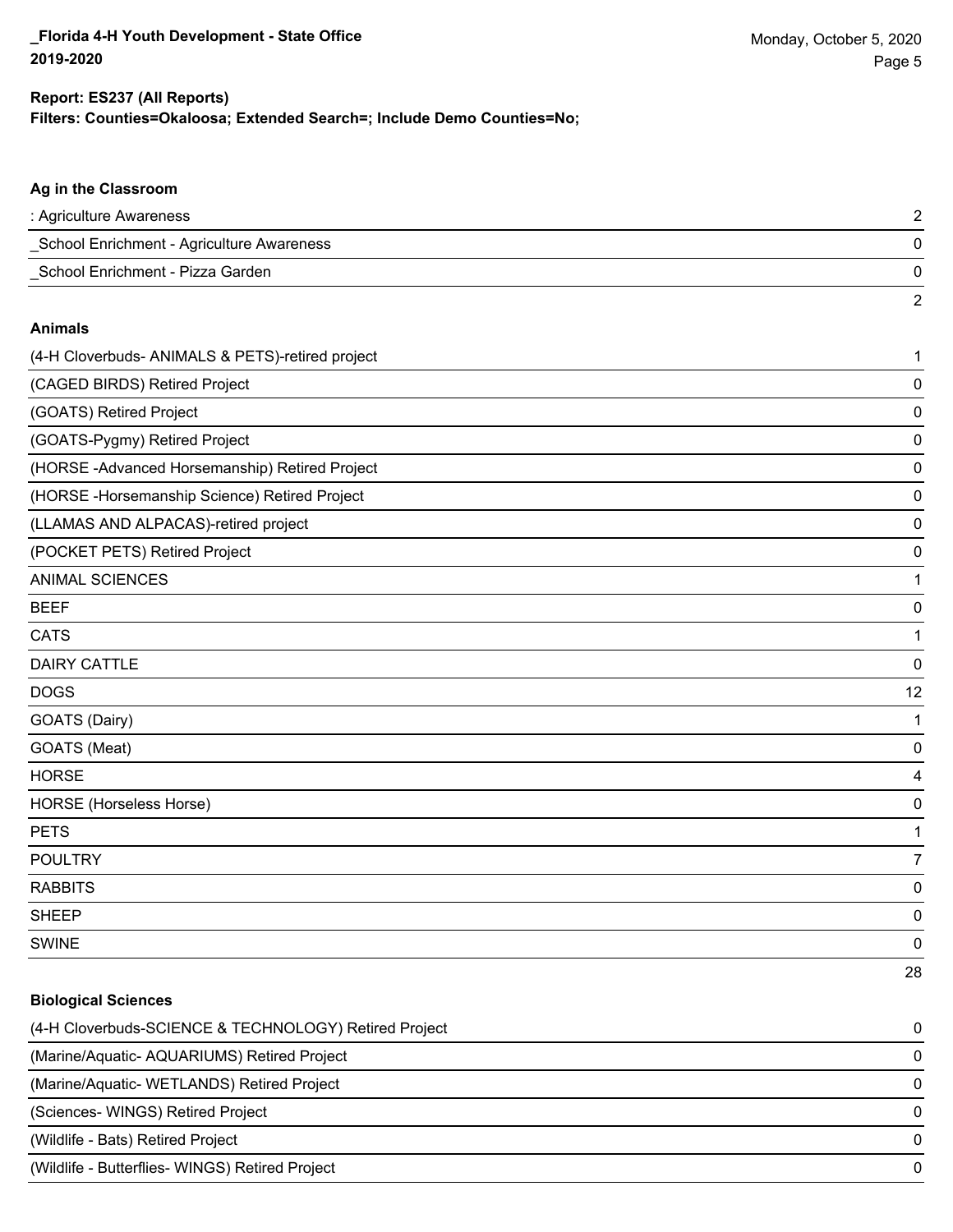## **Report: ES237 (All Reports)**

**Filters: Counties=Okaloosa; Extended Search=; Include Demo Counties=No;**

| (Wildlife- BLUEBIRDS) Retired Project                     | 0              |
|-----------------------------------------------------------|----------------|
| : ABCs of ENTOMOLOGY                                      | 0              |
| : Entomology-Apiary/Beekeeping                            | 0              |
| : Meat Sciences                                           | 0              |
| : Natural Sciences                                        | 0              |
| School Enrichment - Embryology                            | 0              |
| <b>School Enrichment- Natural Sciences</b>                | $\pmb{0}$      |
| <b>INSECTS (ENTOMOLOGY)</b>                               | $\overline{2}$ |
| MARINE SCIENCE AND AQUATIC SCIENCES                       | $\pmb{0}$      |
| <b>SCIENCE DISCOVERY</b>                                  | 9              |
| <b>VETERINARY SCIENCE</b>                                 | 3              |
|                                                           | 14             |
| <b>Civic Engagement</b>                                   |                |
| (4-H Cloverbuds- CITIZENSHIP)-retired project             | 0              |
| (Citizenship-INTERGENERATIONAL) Retired Project           | 0              |
| <b>CITIZENSHIP</b>                                        | 14             |
| CITIZENSHIP-COMMUNITY SERVICE                             | 9              |
| CULTURAL AND GLOBAL EDUCATION                             | $\overline{2}$ |
|                                                           | 25             |
| <b>Communications and Expressive Arts</b>                 |                |
| (4-H Cloverbuds- COMMUNICATIONS) Retired Project          | 0              |
| (4-H Cloverbuds- VISUAL-LEISURE ARTS) Retired Project     | 0              |
| (FILMMAKING) Retired Project                              | 0              |
| (LEISURE ARTS- Arts & Crafts) Retired Project             | 0              |
| (Leisure Arts- COLLECTIBLES) Retired Project              | 0              |
| (PHOTOGRAPHY) Retired Project                             | 0              |
| (PUBLIC SPEAKING) Retired Project                         | 0              |
| (VISUAL ARTS) Retired Project                             | 0              |
| School Enrichment - 4-H Tropicana Public Speaking Program | 0              |
| COMMUNICATIONS AND PUBLIC SPEAKING                        | $\overline{7}$ |
| <b>EXPRESSIVE ARTS</b>                                    | 41             |
| <b>VISUAL ARTS</b>                                        | 0              |
| <b>Community / Volunteer Service</b>                      | 48             |
|                                                           |                |

(Citizenship-PUBLIC ADVENTURES) Retired Project 0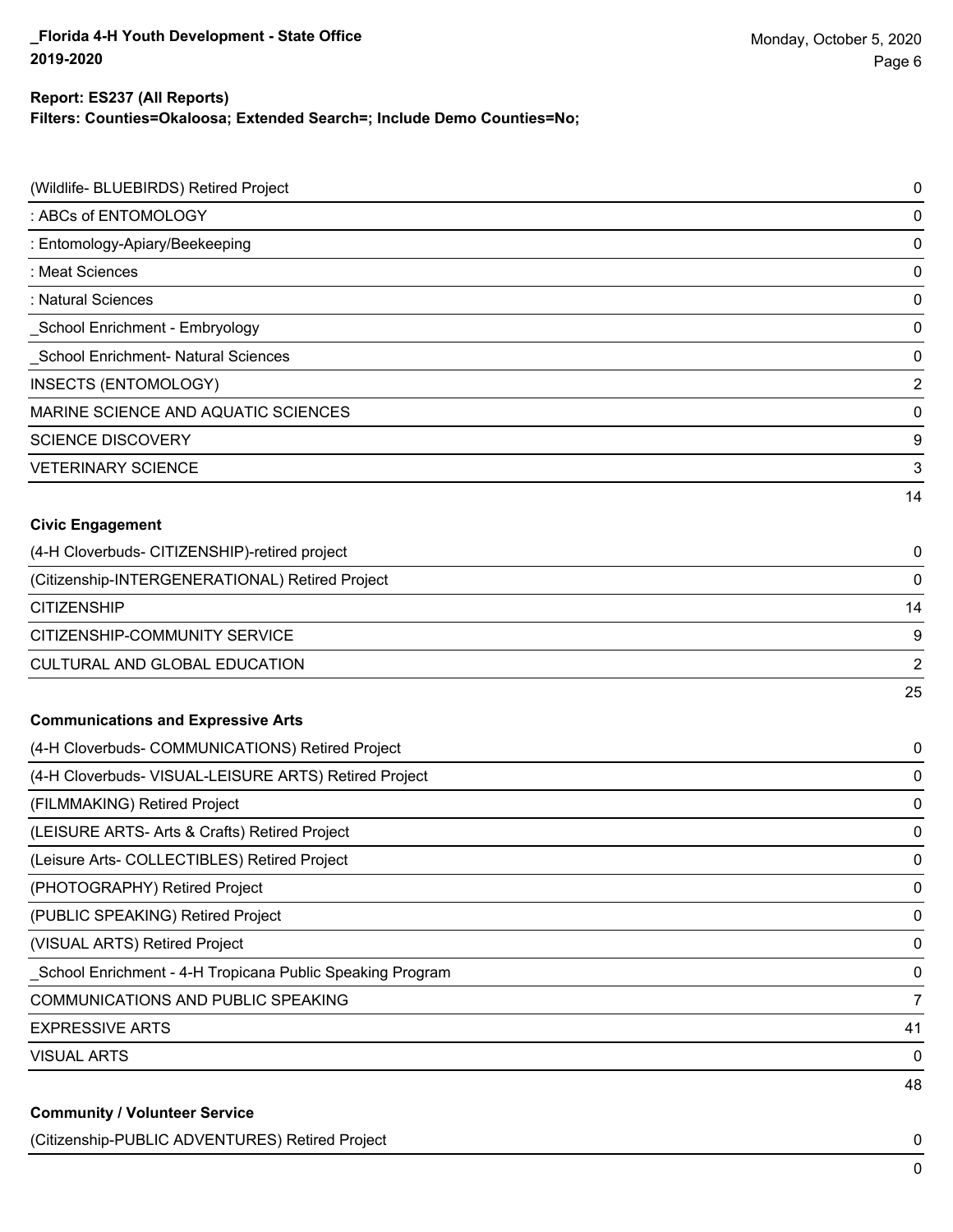**Consumer and Family Science**

### **Filters: Counties=Okaloosa; Extended Search=; Include Demo Counties=No; Report: ES237 (All Reports)**

| (4-H Cloverbuds- CLOTHING) Retired project                   | 0  |
|--------------------------------------------------------------|----|
| (CHILD DEVELOPMENT Babysitting) Retired Project              | 0  |
| (Clothing - SELECTION) Retired Project                       | 0  |
| (Clothing - SEWING) Retired Project                          | 0  |
| (Clothing-Sewing- QUILTING) Retired Project                  | 0  |
| (CONSUMER EDUCATION AND SHOPPING) Retired Project            | 0  |
| (Human Development - Talking with TJ) Retired Project        | 0  |
| (HUMAN DEVELOPMENT) Retired Project                          | 0  |
| (Human Development-CHOICES) Retired Project                  | 0  |
| (Money Management -FINANCIAL CHAMPIONS) Retired Project      | 0  |
| : Consumer Choices Event                                     | 0  |
| 4-H CLOVERBUDS                                               | 22 |
| Animal Science- ALL ABOUT ANIMALS                            | 0  |
| Animal Sciences- LIVESTOCK JUDGING                           | 0  |
| Animals-PETS/SMALL ANIMALS                                   | 0  |
| CHILD DEVELOPMENT & CHILD CARE                               | 1  |
| Citizenship-SERVICE LEARNING                                 | 0  |
| <b>CLOTHING &amp; SEWING</b>                                 | 13 |
| <b>Exploring Farm Animals</b>                                | 0  |
| Hog-n-Ham Project                                            | 0  |
| Marine Science                                               | 0  |
| MONEY MANAGEMENT                                             | 1  |
| Performing Arts-DANCE/MOVEMENT                               | 0  |
| Pet Pals                                                     | 0  |
| Plant Pals, K-3 (5-8 yrs)                                    | 0  |
| test                                                         | 0  |
| Wildlife - Birds                                             | 0  |
|                                                              | 37 |
| <b>Environmental Education / Earth Sciences</b>              |    |
| (4-H Cloverbuds- ENVIRONMENT-Earth Sciences) Retired Project | 0  |
| : Recycling                                                  | 0  |
| : Water Education                                            | 0  |
| School Enrichment - Project Learning Tree                    | 0  |
| School Enrichment- Environmental Sciences                    | 0  |
| <b>EARTH SCIENCES</b>                                        | 8  |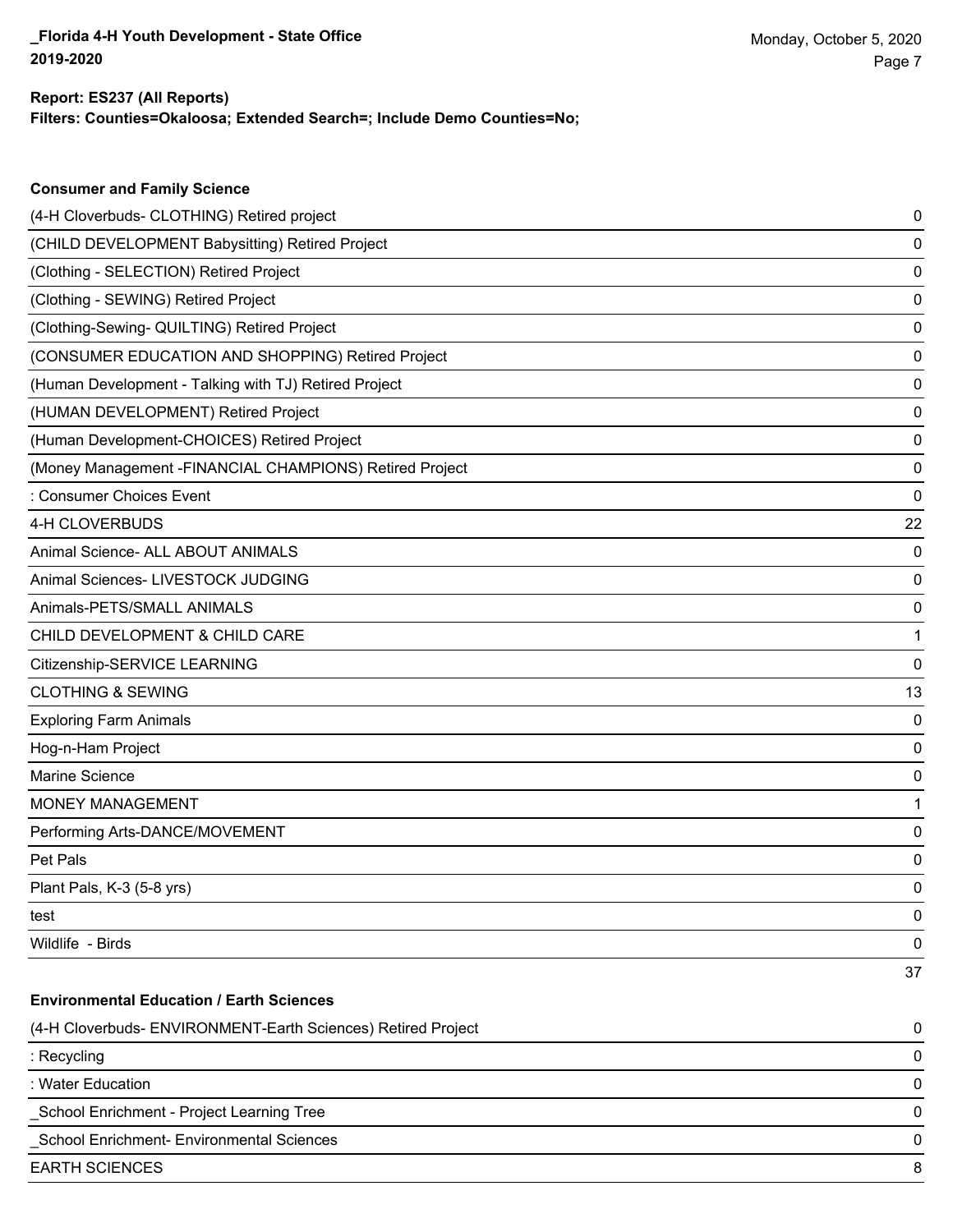### **Report: ES237 (All Reports)**

**Filters: Counties=Okaloosa; Extended Search=; Include Demo Counties=No;**

| <b>ENERGY</b>                                         | 9           |
|-------------------------------------------------------|-------------|
| <b>ENVIRONMENTAL SCIENCES</b>                         | 4           |
| <b>FORESTRY</b>                                       | 0           |
| <b>OUTDOOR EDUCATION</b>                              | 1           |
| SOIL AND WATER SCIENCES                               | 0           |
| <b>SPORTFISHING</b>                                   | 2           |
| SS - SHOOTING SPORTS                                  | 0           |
| <b>SS-ARCHERY</b>                                     | 8           |
| SS-HUNTING 10y/o                                      | 0           |
| SS-MUZZLELOADING 12y/o                                | 0           |
| SS-RIFLE, AIR                                         | 0           |
| SS- RIFLE, SMALL BORE                                 | 0           |
| SS-SHOTGUN 10y/o                                      | 0           |
| <b>WILDLIFE &amp; HABITATS</b>                        | 1           |
|                                                       | 33          |
| <b>Foods and Nutrition</b>                            |             |
| (4-H Cloverbuds- FOODS & NUTRITION) Retired Project   | 0           |
| (Food - SPORTS NUTRITION) Retired Project             | 0           |
| (FOOD AND FOOD PRESERVATION SCIENCES) Retired Project | 0           |
| (FOOD PREP AND COOKING) Retired Project               | 0           |
| (Food Prep- BREADS & BREADMAKING) Retired Project     | 0           |
| (Food Prep- DAIRY FOODS) Retired Project              | 0           |
| (Food Prep- MICROWAVE MAGIC) Retired Project          | $\mathbf 0$ |

(Food Science- FOOD PRESERVATION) Retired Project 0 \_School Enrichment - Up for the Challenge 0

\_School Enrichment - YUM 0

\_School Enrichment - YUMMEE 0

\_School Enrichment- Nutrition 0

FOOD & NUTRITION 29

#### **Health**

| (Health-HEALTH ROCKS) Retired Project       | 0 |
|---------------------------------------------|---|
| (HEALTH: PHYSICAL ACTIVITY) Retired Project | 0 |
| : Healthy Living                            | 0 |
| PERSONAL WELL BEING                         | 8 |
|                                             |   |

29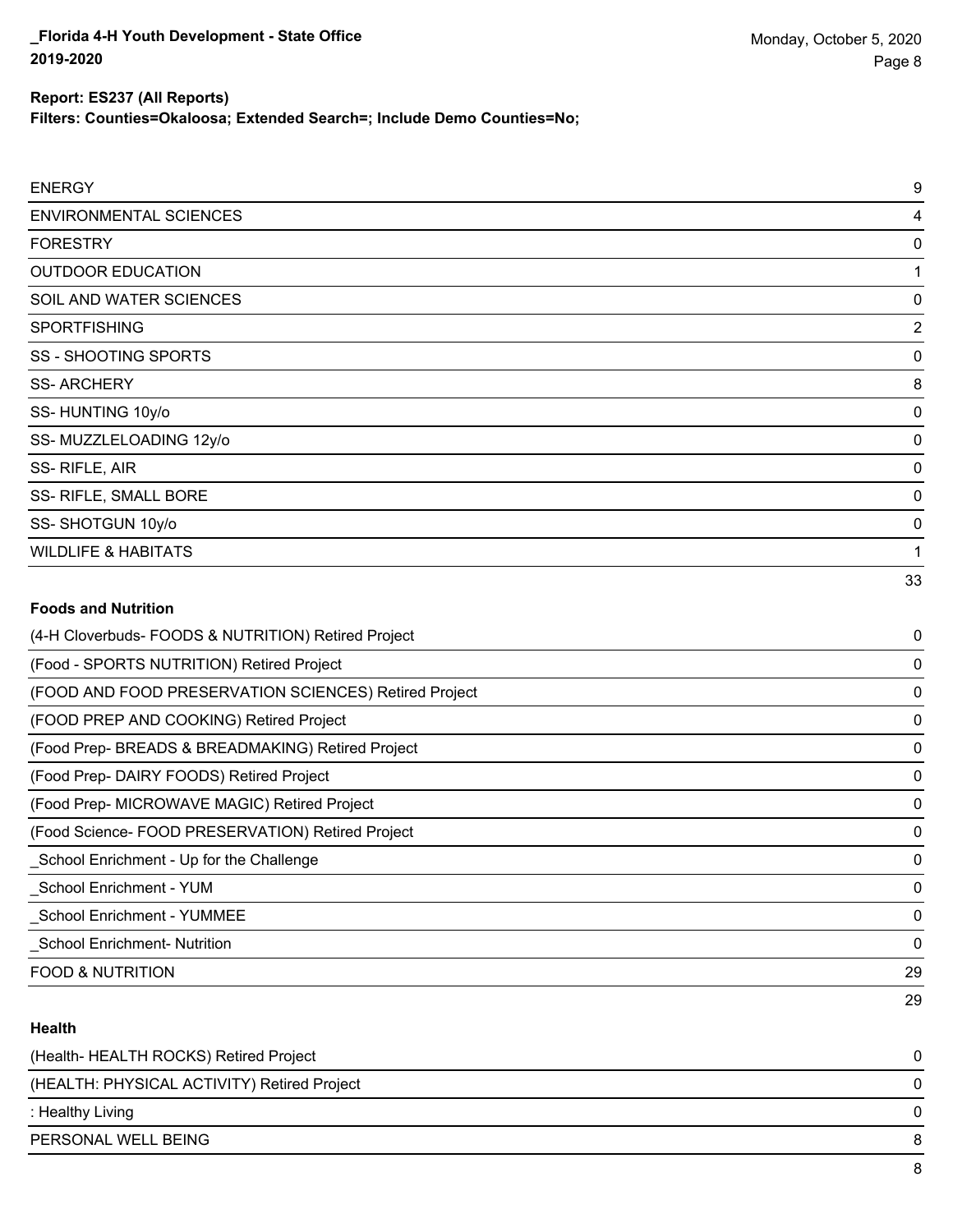#### **Report: ES237 (All Reports)**

**Filters: Counties=Okaloosa; Extended Search=; Include Demo Counties=No;**

| <b>Leadership and Personal Development</b>                 |    |
|------------------------------------------------------------|----|
| (4-H Cloverbuds- LEADERSHIP) Retired Project               | 0  |
| (4-H Cloverbuds_DISCOVERY Projects) Retired Project        | 0  |
| (Home Environment- CHANGING SPACES) Retired Project        | 0  |
| (Plant Sciences - Mowing for Money) Retired Project        | 0  |
| (Workforce Prep- CAREER DEVELOPMENT) Retired Project       | 0  |
| (Workforce Prep- ENTREPRENEURSHIP) Retired Project         | 0  |
| : Character Education                                      | 0  |
| : Personal Development                                     | 0  |
| <b>EXPLORING 4-H</b>                                       | 45 |
| LEADERSHIP DEVELOPMENT                                     | 0  |
| <b>WORKPLACE PREPARATION</b>                               | 1  |
|                                                            | 46 |
| <b>Personal Safety</b>                                     |    |
| (Health and Safety- ATV SAFETY) Retired Project            | 0  |
| (Health- EMERGENCY PREPARDNESS) Retired Project            | 0  |
| <b>ATV SAFETY</b>                                          | 0  |
| <b>SAFETY</b>                                              | 0  |
|                                                            | 0  |
| <b>Physical Sciences</b>                                   |    |
| (ASTRONOMY) Retired Project                                | 0  |
| : Weather and Climate                                      | 0  |
| <b>AEROSPACE</b>                                           | 51 |
|                                                            | 51 |
| <b>Plant Science</b>                                       |    |
| (4-H Cloverbuds- PLANT SCIENCES-Gardening) Retired Project | 0  |
| (GROWING CITRUS) Retired Project                           | 0  |
| (Plant Sciences-GARDENING) Retired Project                 | 0  |
| (Plants - Gardening - FLOWERS) Retired Project             | 0  |
| (Plants - Gardening - VEGETABLES) Retired Project          | 0  |

(Plants -Gardening-CONTAINER GARDENING) Retired Project 0

\_School Enrichment- Gardening and Plants 27

GARDENING AND PLANTS 3

GARDENING AND PLANTS: JR MASTER GARDENER 0